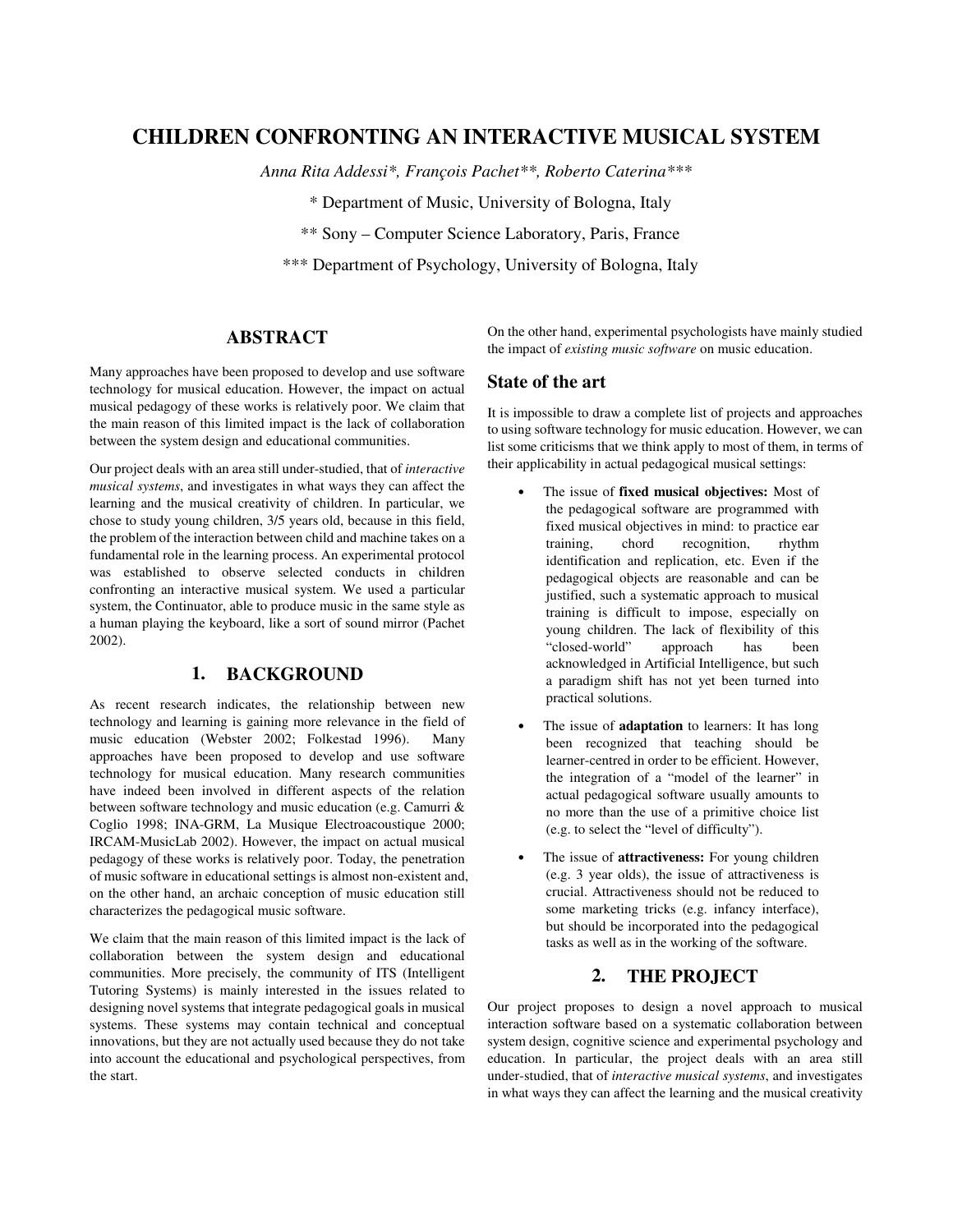of children. We chose to study young children, 3/5 years old, because in this field, the problem of the interaction between child and machine takes on a fundamental role in the learning process. Imberty (2002), in accordance with the psychologist Daniel Stern (1995), describes the musical development of young children as based on the vocal play between child and mother (lallation, baby-talk), characterized by the mechanism of repetition and variation. The point of interest is to verify what type of music development arises when this interaction takes place not between two human subjects, but rather between a child and a machine (the "new brainframes", De Kerckhove 1991).

We have performed some experiments in the domain of children and music improvisation. We used a particular system, the Continuator, able to produce music in the same style as a human playing the keyboard, like a sort of sound mirror (Pachet 2002). This system is based on the notion of Interactive Reflective systems. The core concept of this approach is to teach powerful – but complex – musical processes (such as tonal harmony, improvisation, etc.) indirectly by putting the user in a situation where these processes are performed not by the user (like in traditional master / slave approach) nor by the machine (like in some ITS approaches), but by the *actual interaction* between the user and the system. The system's ability to imitate the style of the human playing the keyboard, can be interpreted through the Theory of Flow introduced by Csikszentmihalyi (1990). The notion of Flow describes the so-called "optimal experience" as a situation in which people obtain an ideal balance between skills and challenges. We can think of the Continuator as a Flow machine, in the sense that it produces a response corresponding to the skill level of the user.

A preliminary study has been conducted in Paris with eight children of 3 and 4 years, who were invited to play a keyboard and then, the keyboard connected to the Continuator (Pachet & Addessi 2004). The design of the Continuator as a Interactive Reflective system, and its interaction with the children, very similar to the human interactions, suggested us a second experimental protocol which was trialled in Bologna (Italy), by systematically observing selected behaviours of the children: listening, music style improvisation, attention span, turn-taking, symmetrical communication, facial expressions. Therefore our project about child and musical machine is characterized by the following elements:

- The **system** chosen for our experiment avoid the monotony of mere repetition.
- The relationship between musical education and new technologies is examined from the point of view of the **interactivity**.
- The age of the children that we intend to observe, **3/5 years**, is still quite under-studied*.*

#### **Aims**

From a pedagogical point of view, the general aims are to define some hypotheses about the nature of child/computer interaction, to understand in what way the children relate with the interactive musical systems, and how the interactive systems can be used in the educational field to stimulate creativity and the pleasure of playing.

## **Method**

We used the observation methodology. The observation setting was carried out with 27 children of 3 to 5 years, in an kindergarten. We used a Roland ED PC-180A keyboard as the interface for the Continuator. Three sessions were held once a day for 3 consecutive days. In every session the children were asked to play in 4 different ways: A) just with the keyboard, B) with the keyboard and the Continuator, C) with another child, and D) both with another child and the Continuator. The tasks were given in random order. All the sessions were recorded on video. The attention span of the children was measured for each task. Two case-studies were observed and analyzed (Addessi & Pachet 2003). Successively, the most interesting conducts were selected to be tested also on the other children by means an observation grid.

## **Results**

The data analyzed until now show a certain number of results, relating to the development of interesting music interaction between children and system. Different modes of explorations, increase of time of attention, development of analytical behaviors, concentration and listening were observed.

• **The Life cycle of interaction**: Generally speaking it was possible to observe an initial dynamic curve of the interaction that moves from *Surprise* (the *Aha effect*), to a different phases of *Excitement*, C*oncentration and analytical behavior, Invention, Relaunch*.



Figure 1: A tentative sketch of the 'life cycle'' of the interaction mode with the Continuator.

• **Repetition/variation**. We observed that e real dialogue between the child and the system actually begins as soon as the child recognizes something from his own proposal in the reply of the system, and tries to answer in the same way: by repeating and varying what he has just heard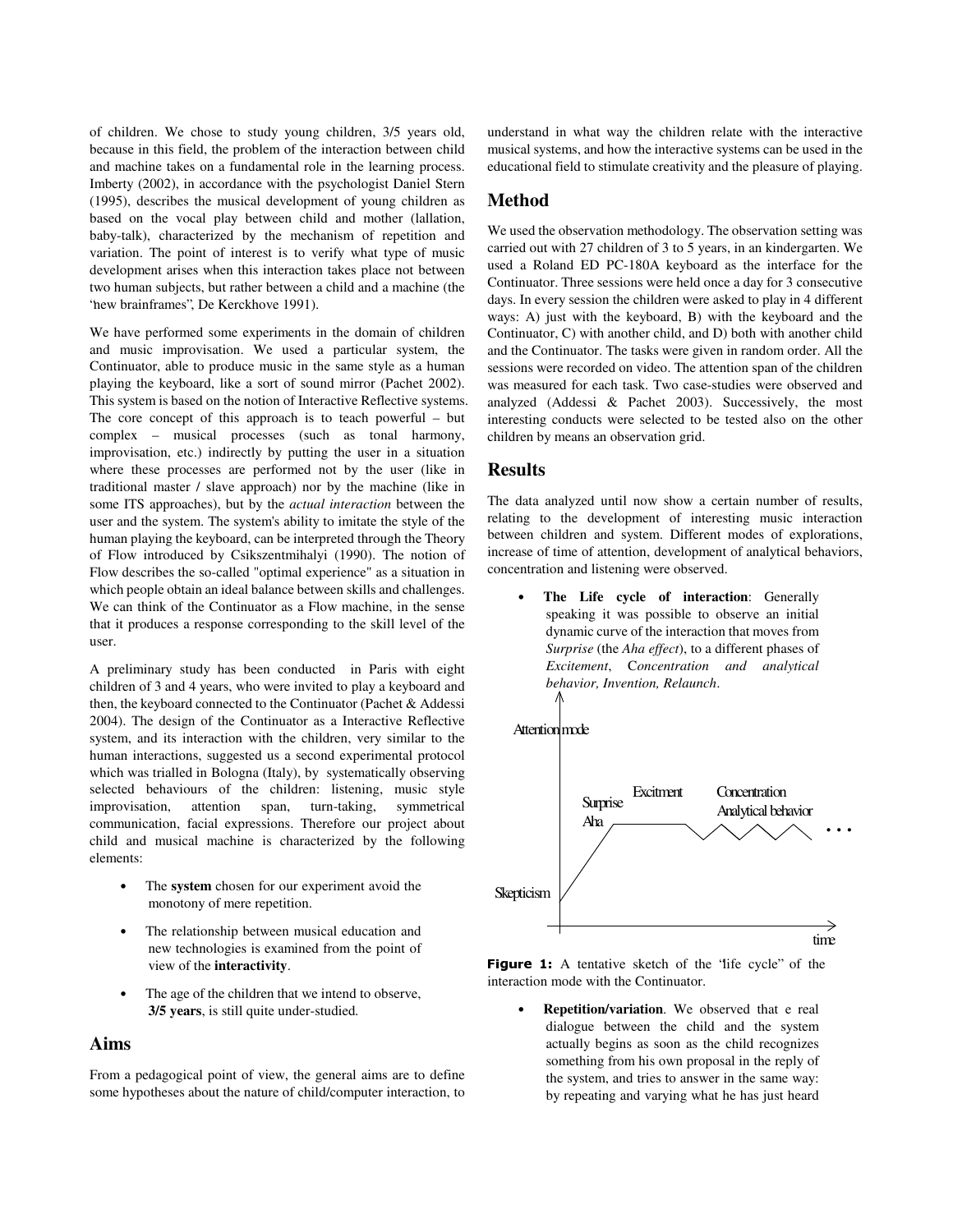from the system. A similar structure has been observed by Stern (1995) and Imberty (2002) in the vocal relationship between mother and child.

- A preliminary analysis of **improvisations** revealed rhythmic and melodic patterns, synchronization on the same pulse, forms of song and accompaniment, individual improvisation styles, brief formal constructions based on imitation, repetition, alternance, contrast. Every child show individual musical style.
- The analysis of **attention span** (the time of every task) shows a significant difference between tasks with system (B and D) and without system (A and C). The multivariate analysis of variance (MANOVA) was carried out on the repeated measure factors (within) Session and Task, taking the lengths of the tasks as the dependent variable. A significant effect was seen for the



**Figure 2:** Mean values for the four tasks in the three sessions taken as a whole.

- factor Task  $(F=5.15; p<0.05)$ . The paired t tests showed the differences between task A and task B to be significant ( $t = -3.79$ ,  $p < .01$ ), as well as the differences between tasks B and C (t=3.21, p<.05). Borderline values of significance were seen for the differences between tests C and D  $(t=-2.30, p=.05)$ . These data show how most children reach a stable level of attention characterized by a strong intrinsic motivation. The system therefore appears to motivate also children working in pairs, thus stimulating the socialization of the musical experience (joint attention).
- The **listening** conducts are concentrated, analytical, but also symbolic and creative. The children also listen carefully their own productions, that is one of the main aims of music education (Delalande 1993).
- The children learn the **rules** of the system, and learn to teach these roles to the friends and to the system self. They also create rules.
- **Interaction:** We observe some kind of *turn-taking*, *role-taking*, *attachment* (Bolwby) and *affective sintonization* (Stern), that show how this interactive system generates very complex reactions, where the children are expected to form judgements about "Self" and "Other", also in musical meaning.